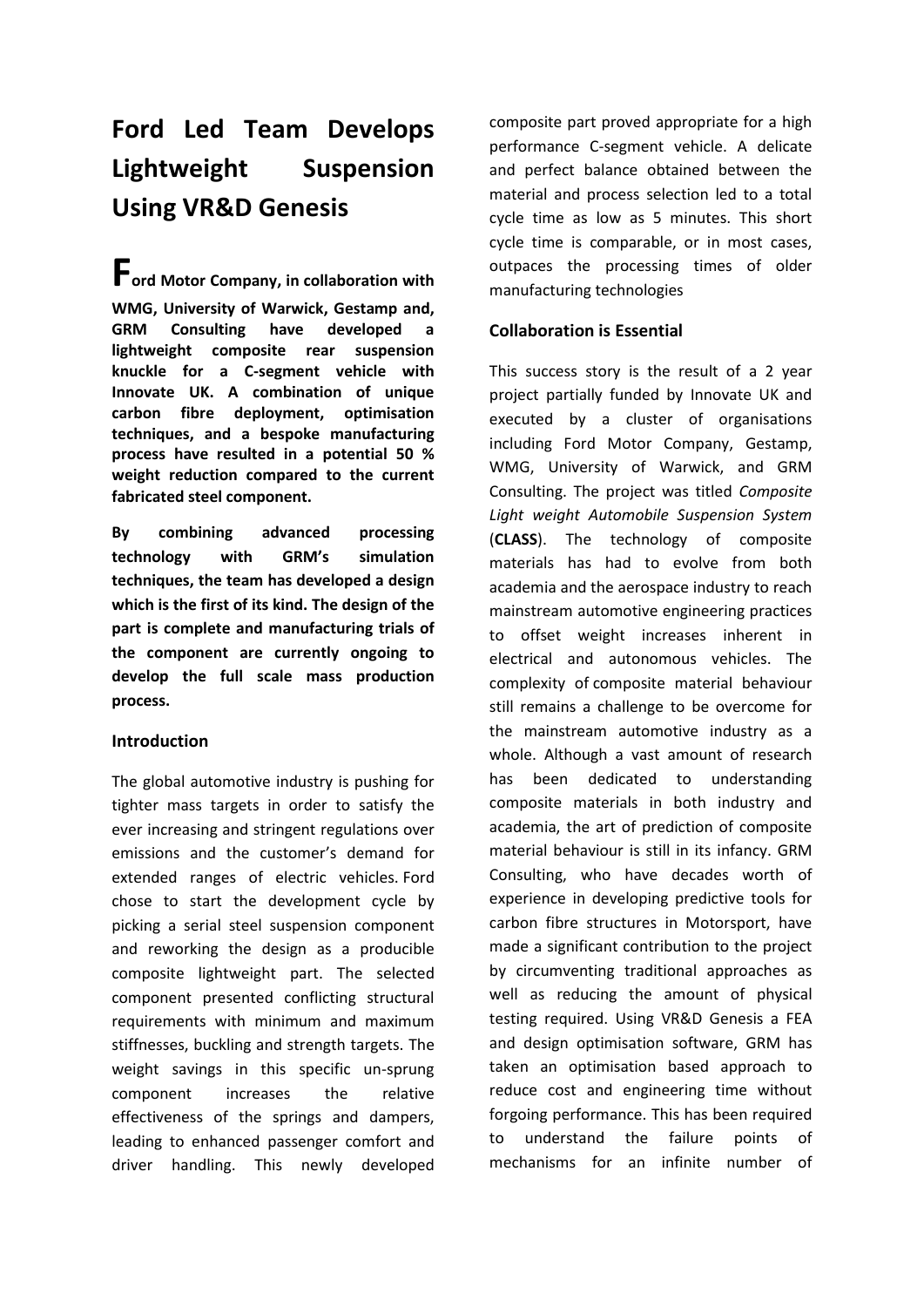combinations of fibre orientations across strength, stiffness and buckling load-cases. WMG, University of Warwick was able to use their extensive knowledge of material behaviour and state of the art manufacturing cells to enable Gestamp, a global leader in automotive chassis manufacturing, to play a vital role in designing a component that meets the necessary functional requirements.

#### **Design approach:**

During the two year development of the project, the design of the composite part evolved from a single material part to a multimaterial design, challenging the manufacturing and optimisation teams. Initial surveys based on various articles indicated that the idea of a composite light weight knuckle could be realised by a single material Sheet Moulding Compound (**SMC**). However, a long engineering timeline ultimately led the design engineering team towards a multimaterial system; where layers of prepreg gave the required planar mechanical properties and over moulding of SMC allowed the complicated geometric details and out-ofplane stiffening. The approach of combining uni and bi-axial prepreg with SMC suggested that the composite component could achieve the mechanical strength, stiffness and buckling targets. Other design challenges have meant that further innovations have had to be introduced whilst staying within the design brief without affecting the manufacturing. The design was finalised only after the completion of extensive simulation and experimental

work. This has optimised and refined the design to meet OEM durability and NVH targets.

The final weight saving achieved by the project is a minimum of 30% with potentially an outstanding 50%, with equal functionality.



**Figure 1: Steel Knuckle-Tie Blade**



**Figure 2: Prototype Composite Knuckle-Tie Blade**

### **Innovative manufacturing technology**:

A compression moulding manufacturing process has been developed capable of mass manufacturing this high strength and complex shaped suspension knuckle. A demonstration part is due for manufacturing and physical testing in the second quarter of 2017.